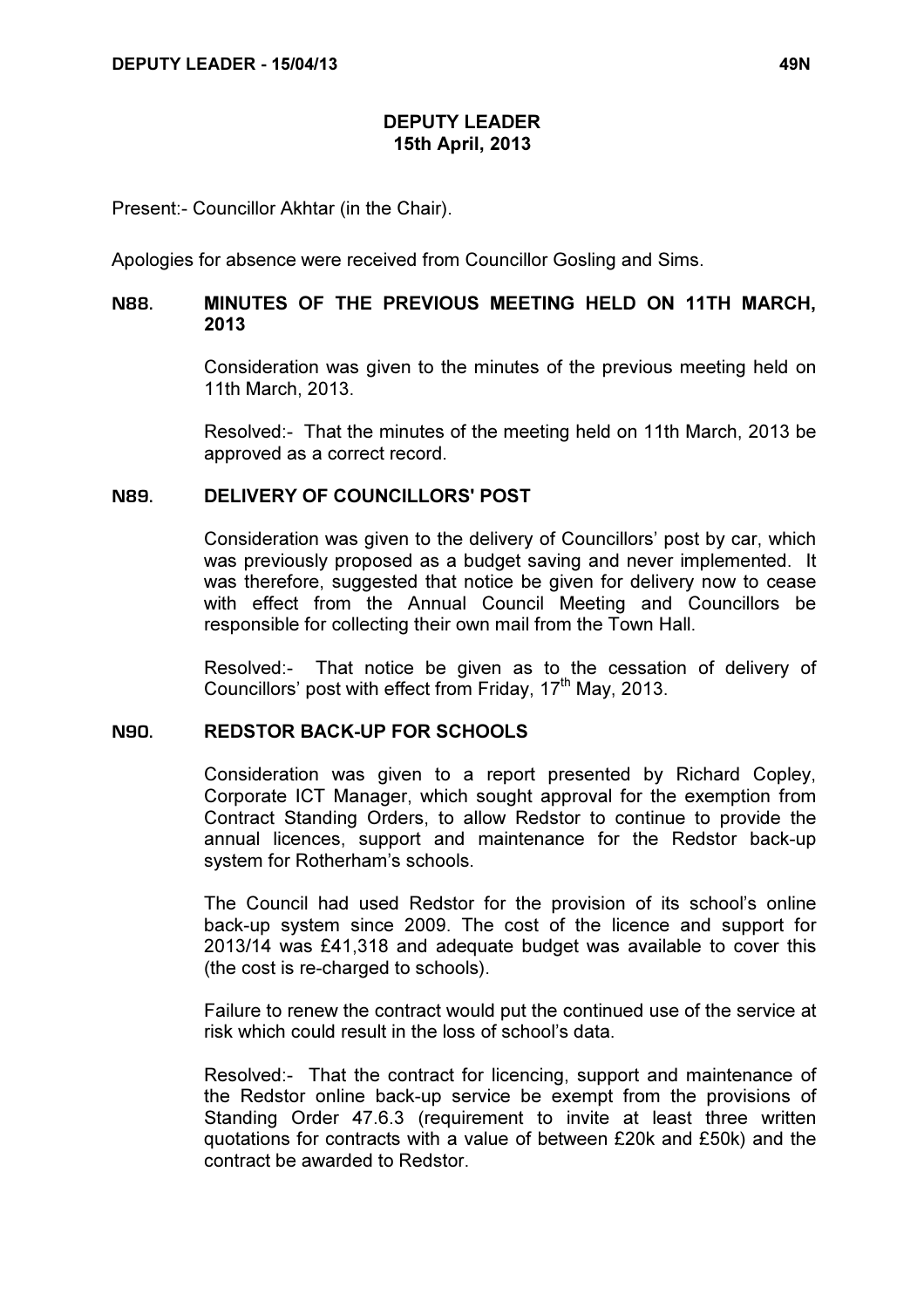#### N91. CIVICA AUTHORITY PUBLIC PROTECTION SYSTEM - LICENCES AND SUPPORT 2013/14

 Consideration was given to a report presented by Richard Copley, Corporate ICT Manager, which sought approval for the exemption from Contract Standing Orders, to allow Civica to continue to provide the annual support and maintenance for the Authority Public Protection System.

The system was used by Neighbourhoods and Adult Services, Environment and Development Services, Children and Young People Services and the Customer Services Contact Centre and the contract between the Council and Civica for the maintenance of the system has been in place for many years.

The cost of this for 2013/14 was £36,184 and adequate budget was available to cover this.

Failure to renew the contract would put the continued use of the software at risk resulting in several key services being unable to operate and both businesses and vulnerable customer groups being affected.

Resolved:- That the contract for licencing, support and maintenance of the Authority Public Protection System be exempt from the provisions of Standing Order 47.6.3 (requirement to invite at least three written quotations for contracts with a value of between £20k and £50k) and the contract be awarded to Civica.

### N92. WEBROSTER ELECTRONIC HOMECARE SCHEDULING AND ROSTERING SYSTEM - LICENCES AND SUPPORT 2013/14

 Consideration was given to a report presented by Richard Copley, Corporate ICT Manager, which sought approval for the exemption from Contract Standing Orders, to allow Webroster to continue to provide the annual support and maintenance for the Electronic Homecare Scheduling and Rostering System .

The contract between the Council and Webroster for the provision of its Electronic Homecare Scheduling and Rostering System had been in place since 2011 and it was envisaged that this would continue until at least 2015.

The cost of the licence and support for 2013/14 was £9,800 and adequate budget was available to cover this.

Failure to renew the contract would put the continued use of the software at risk resulting in a key service being potentially unable to operate and vulnerable customers being placed at risk.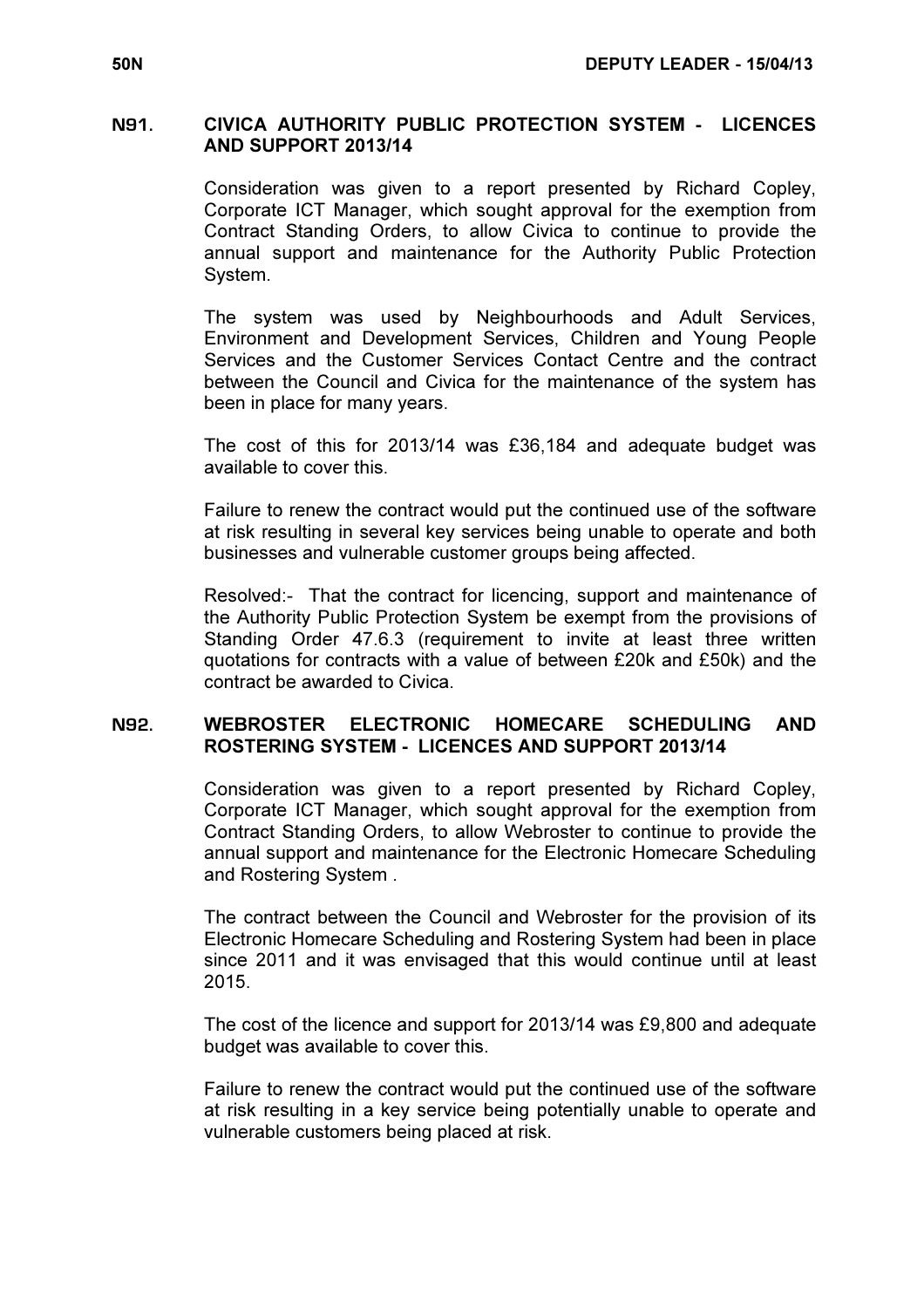Resolved:- That the contract for support and maintenance of Webroster be exempt from the provisions of Standing Order 47.6.2 (requirement to invite at least two oral or written quotations for contracts with a value of £5000 but less than £20,000) and the contract awarded to Webroster.

### N93. NORTHGATE OHMS HOUSING SYSTEM - LICENCES AND SUPPORT 2013/14

 Consideration was given to a report presented by Richard Copley, Corporate ICT Manager, which sought approval for the exemption from Contract Standing Orders, to allow Northgate to continue to provide the annual support and maintenance for the OHMS Housing System.

The OHMS Housing system was in the process of being replaced by Civica Universal Housing, although this was not expected to be completed until May 2014. In the meantime there was a need to maintain an annual support and maintenance contract.

The cost of this for 2013/14 was £72,004 and adequate budget was available to cover this. Failure to renew the contract would put the continued use of the software at risk resulting in several key services potentially being unable to operate and the management of Housing stock and associated income would also be affected.

Resolved:- That the contract for licencing, support and maintenance of the Northgate OHMS Housing System be exempt from the provisions of Standing Order 48.1 (requirement to invite three to six tenders for contracts with a value of over £50k) and the contract be awarded to Northgate.

# N94. ROCC UNICLASS ENTERPRISE SERVICE PLANNING SYSTEM - LICENCES AND SUPPORT 2013/14

 Consideration was given to a report presented by Richard Copley, Corporate ICT Manager, which sought approval for the exemption from Contract Standing Orders, to allow ROCC to continue to provide the annual support and maintenance for the Uniclass Enterprise Service Planning System.

The contract between the Council and ROCC for the provision of the system had been in place since 2008. The system was in the process of being replaced by Civica Universal Housing, although this was not expected to be completed until May 2014 In the meantime there was a need to maintain an annual support and maintenance contract.

The cost of this for 2013/14 wass £42,302 and adequate budget was available to cover this. Failure to renew the contract would put the continued use of the software at risk resulting in several key services being unable to operate, it would also impact on the work of partner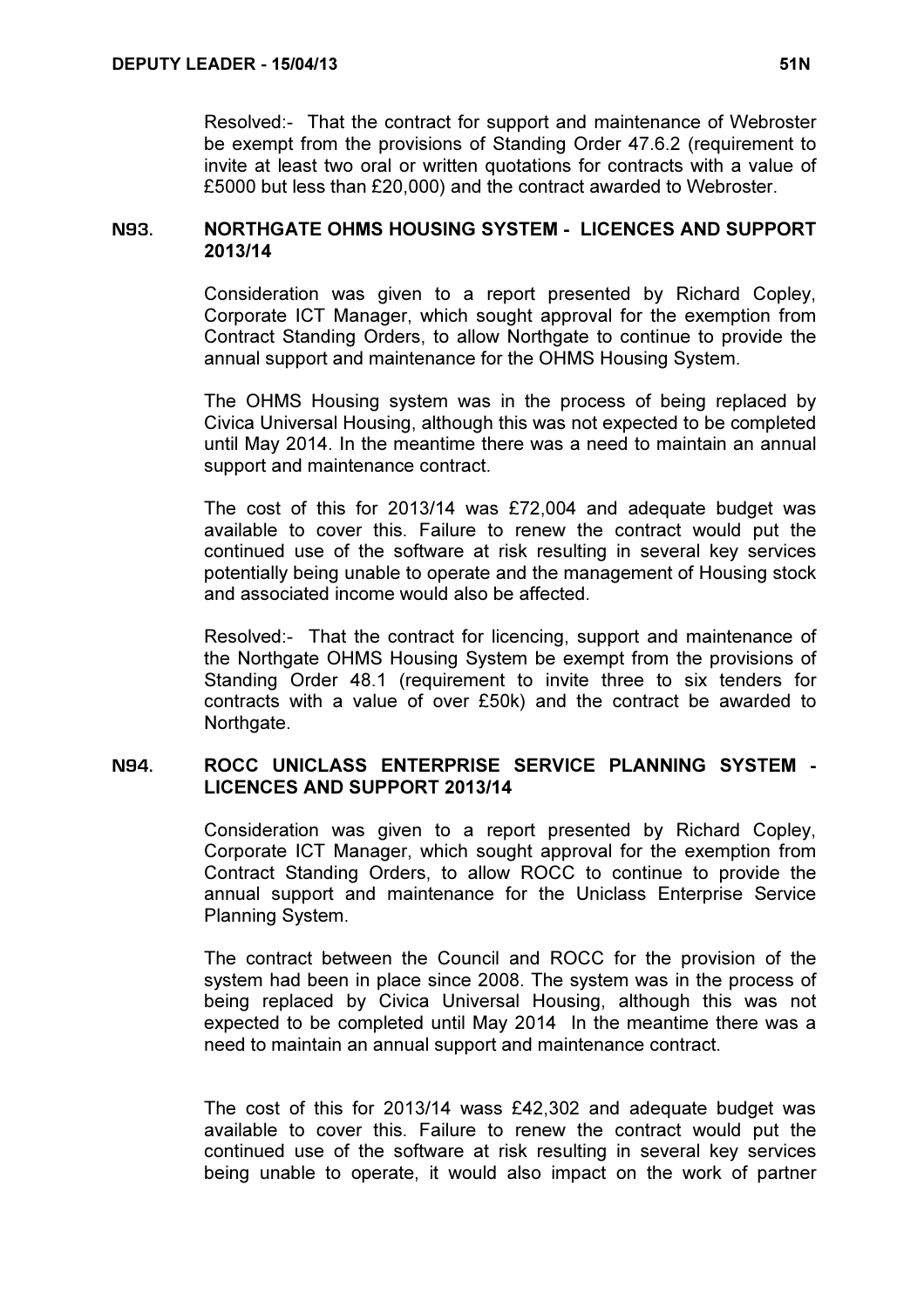organisations and the repair and maintenance of housing properties would be adversely affected.

Resolved:- That the contract for licencing, support and maintenance of the Uniclass Enterprise Service Planning System be exempt from the provisions of Standing Order 47.6.3 ( requirement to invite at least three written quotations for contracts with a value of between £20k and £50k) and the contract be awarded to ROCC.

## N95. AXIOS ASSYST - SERVICE MANAGEMENT SOFTWARE SUITE

 Consideration was given to a report presented by Richard Copley, Corporate ICT Manager, which detailed how the Council uses Axios Assyst as its main service management tool allowing I.T. to efficiently manage I.T. incidents, problems and manage calls to the service desk. It was also used to manage customer requests for new equipment and software and to track I.T. costs.

The annual maintenance of the software was £29,856 and exemption from Standing Orders was sought on the basis that only the software supplier (Axios) was capable of supplying and supporting this software.

Resolved:- That the contract for the licence, support and maintenance of the Axios Assyst system be exempt from the provisions of Standing Order 47.6.3 (requirement to invite at least three written quotations for contracts with a value of £20,000 but less than £50,000) and the contract be awarded to Axios.

#### N96. CERTERO - ASSETSTUDIO SOFTWARE SUITE

 Consideration was given to a report presented by Richard Copley, Corporate ICT Manager, which detailed how the Council used Certero AssetStudio as its main I.T. asset tracking, software compliance and reporting tool.

The annual maintenance of the software was £11,700 and exemption from Standing Orders was sought on the basis that only the software supplier (Certero) were capable of supplying and supporting this software.

Resolved:- That the contract for the licence, support and maintenance of the AssetStudio system be exempt from the provisions of Standing Order 47.6.2 (requirement to invite at least two oral and written quotations for contracts with a value of £5,000 but less than £20,000) and the contract be awarded to Certero.

# N97. CABINET REPORTS AND MEMBERS' ISSUES

 (a) Simon Cooper, Human Resources Manager, reported on a number of issues including:-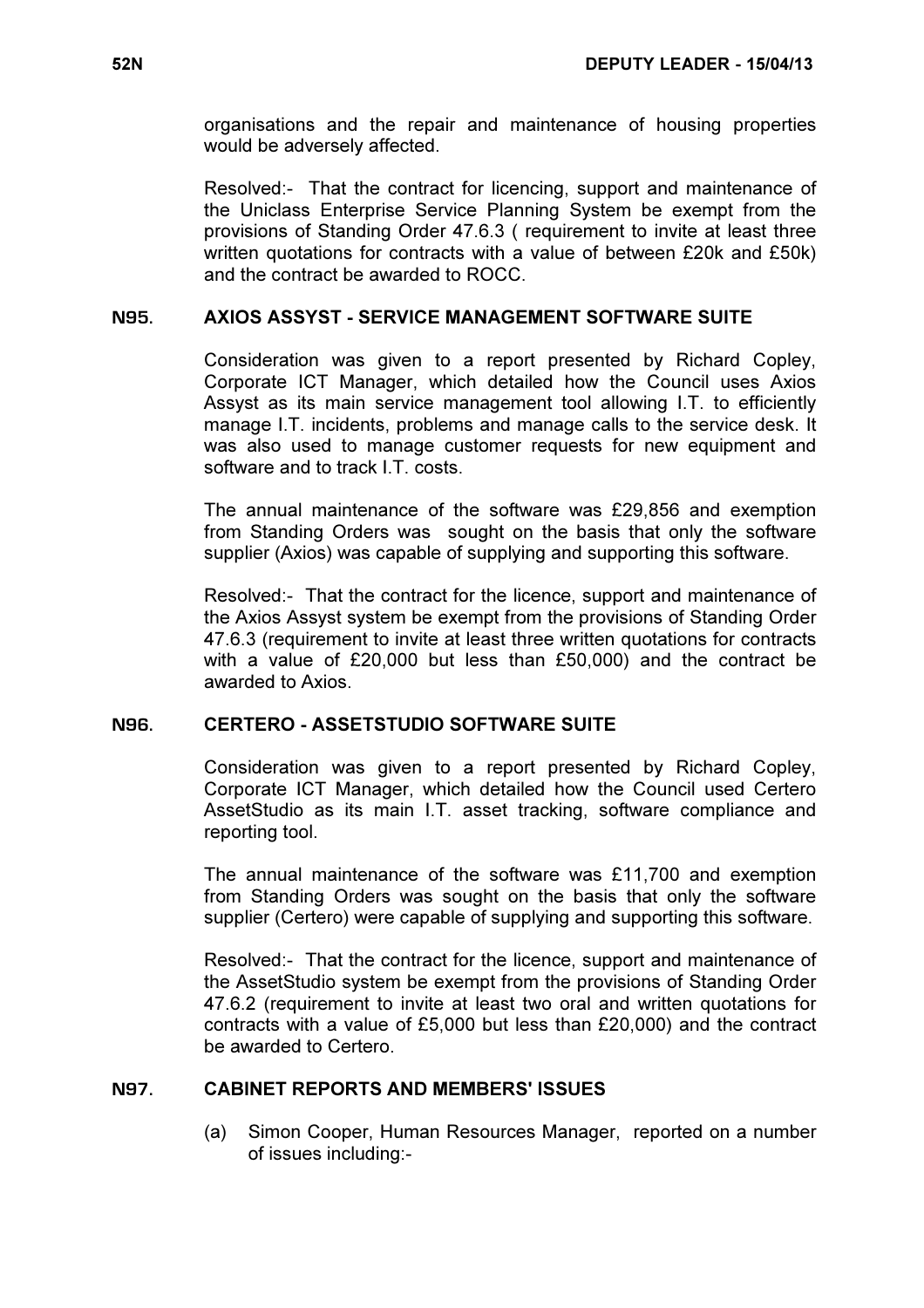- National Pay Award and the further meetings that would be taking place. A revised offer was expected on the  $24<sup>th</sup>$  April, 2013 following rejection of the previous offer by the Trades Unions.
- Investors in People reassessment which would commence week commencing 22<sup>nd</sup> April, 2013. It was hoped the outcome would be positive.
- The integration of the HR/Payroll staff from Doncaster had gone smoothly and the restructure was complete. People were working well within the new system.
- An update was provided on the current position with regards to bridging the funding gap.
- (b) Colin Earl, Director of Audit and Asset Management, gave an update on the current position with regards to Municipal Mutual Insurance and the initial levy figures.
- (c) Richard Copley, Corporate ICT Manager, gave an update on the current position with regards to the use of Ipads and on the WiFi access within the Town Hall.
- (d) Stuart Booth, Director of Finance, reported on a number of issues including:-
	- Budget outturn and the expected positive position.
	- Account close down with delivery by the end of June.
	- Revised budget proposals for 2014/15.
	- Discretionary Rate Relief Policy to be submitted to the Cabinet on the  $24<sup>th</sup>$  April, 2013 for approval.
	- Council Tax Collection levels and the exceptional performance.
	- Update to the procurement system for optical character recognition.
	- Training was to be rolled out shortly for collaborative planning to enable budget holders to manage their budgets effectively.

# (THE CHAIRMAN AUTHORISED URGENT CONSIDERATION OF THE FOLLOWING ITEM IN ORDER TO ENSURE CONTINUITY OF SERVICE)